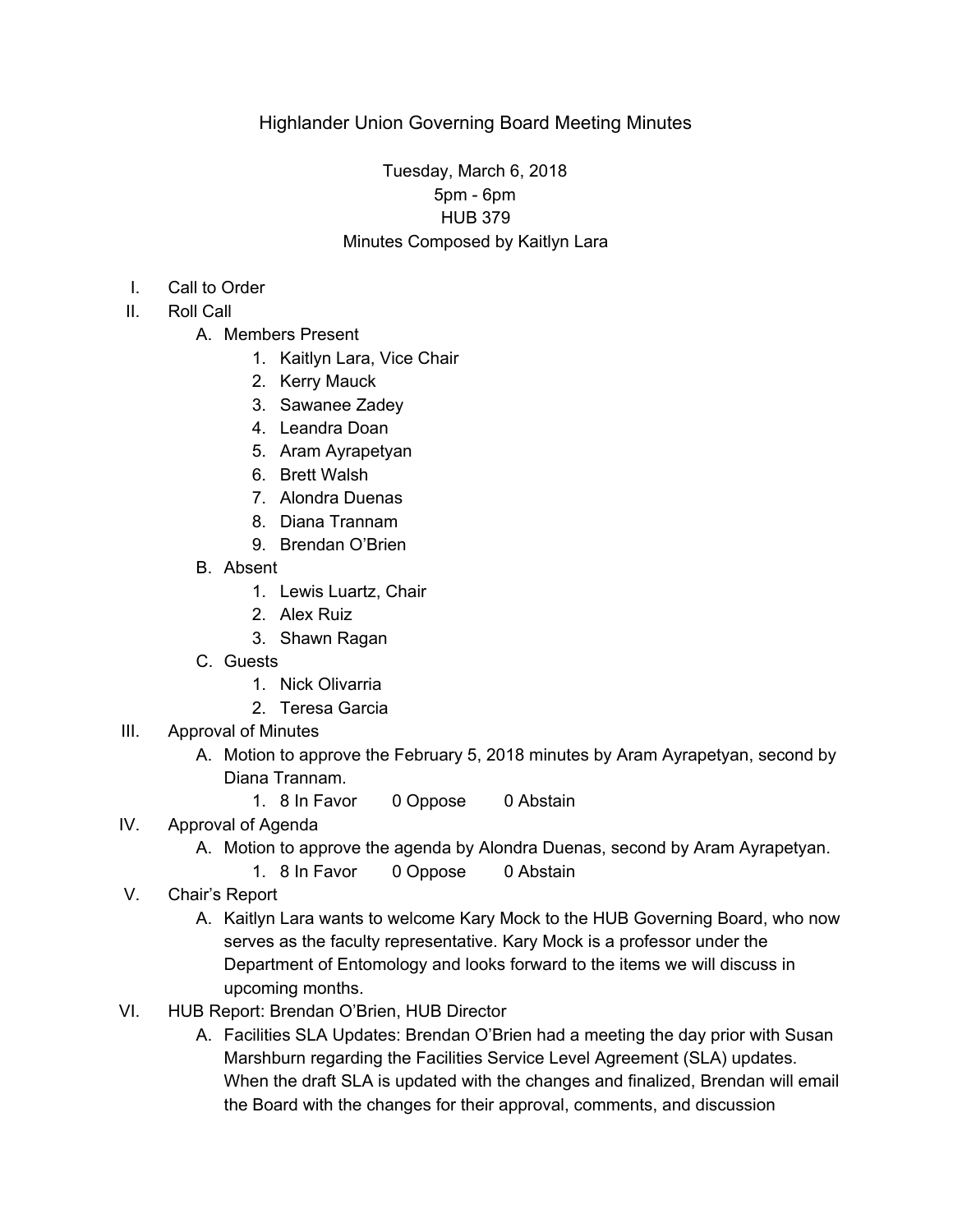regarding whether the SLA draft suits what the HUB needs. There are not too many changes that need to be made. At their meeting, they discussed the numbers and how custodial coverage is with the HUB's extended hours throughout the weekend. At the moment, the HUB has coverage saturday morning, and early Sunday, but there is no coverage at other times. Manny Sanchez, the Facilities Manager is working on rearranging staff hours to account for the missing coverage. The dining component of the SLA is generally not affected by the Facilities SLA draft, since dining has an agreement with facilities on how facilities staff supports their operations. This includes the HUB first floor dining as well as Latitude 55, Habit, and Coffee Bean & Tea Leaf. Brendan needs to bring the draft changes to VCSA other full time staff members for their review. Kerry Mauck asked about what the SLA draft is aiming to achieve. Brendan responded that during the past ten years the HUB has operated with its own facilities staff. In the last year there has been outgoing conversations with Facilities Services to integrate our staff into their overall operations. About two meeting ago, the Board met with Susan Marshburn and Asam, one of the directors to go over the outline of the SLA. Overall nothing is drastically changing, but what is nice is that we will have additional support from Facilities Services that we did not have before. In the past we did a lot of third party contracting and was redundant, but integrating with Facilities Services opens up the service options on campus for the HUB. It does lead to solving issues with billing inconsistencies, which excites Brendan. The inconsistencies occured due to square footage and pricing differences for dining and the rest of the HUB. With the SLA, pricing standardizes for the HUB, HUB Dining, and Costo Hall. These buildings can now accurately plan their budget depending on the square footage and associated costs. If there was a busy month with high utility costs, then planned budgets were skewed. With the SLA, we can start going towards what Brendan and Aram Ayrapetyan discussed regarding reducing OMP billing for the Student Affairs Offices, and getting a more accurate billing for Dining and their needs.

- B. Student Success Center Updates: There is a meeting next week to meet with the architects who have been designing their project visions. They will present to the Student Success Center Board for their opinions and approval. Brendan will bring the updates to the HUB Board during the April meeting. These plans are not what the building will look like, it is simply an idea to give out the standards and expectations to potential contractors. In general terms, the plans will have the types of spaces and expected room sizes, not the exact design details.
- C. Brendan O'Brien initially wanted to have the April HUB Governing Board meeting during the week of March 26th, but the campus is on Spring Break. Instead, Brendan suggests moving the meeting to the following week of April 1st. At this meeting, we can review the Facilities SLA and the HUB Budget. It will be a tight hour as there are many items that need the Board's attention. Kaitlyn Lara suggested planning for a longer meeting time, moreso of an hour and a half. The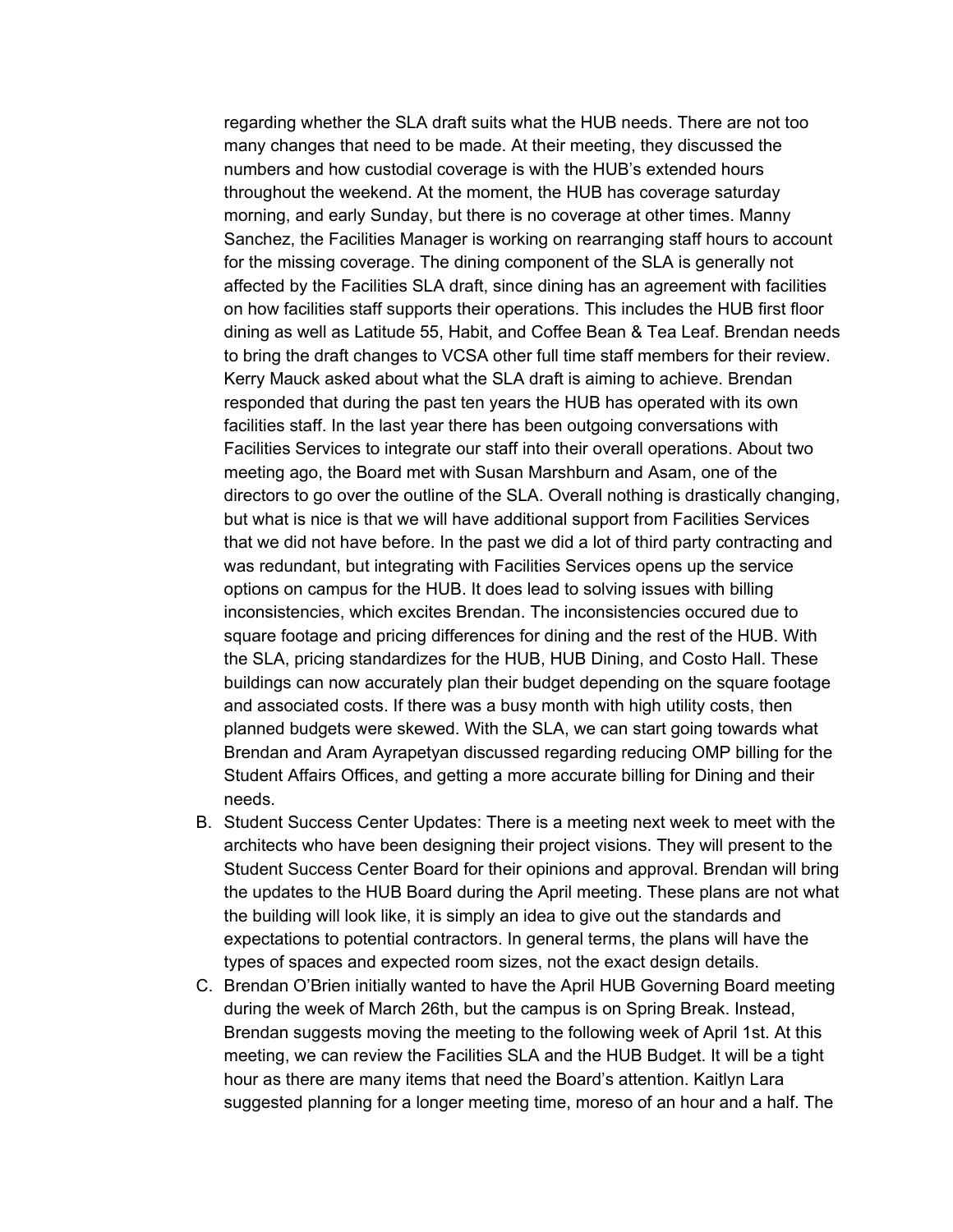finance committee will need to meet in the next couple weeks, however Brendan's availability is minimal due to travel arrangements. THe finance committee will need to meet to discuss capital projects and the HUB Budget. Brendan will send out a doodle poll for the next meeting as Lewis will continue to be gone for a couple weeks. Diana Trannam asked if we were going to vote next month on the initial plan. Brendan clarified that it will be a vote on the approval of the HUB Budget, but the finance committee will go into more depth regarding the Budget details.

### VII. Food Service Report

A. There is nothing to report, unless the Board has any questions for Teresa Garcia. Kaitlyn Lara noticed on the PDF of UCR Dining Hours, Hibachi San was misspelled. Kaitlyn also brought up student conversations about missing the Latitude 55 breakfast burritos were discontinued due to the Habit coming in. Kaitlyn brought up a petition going around with about 100 signatures about somehow bringing the breakfast burritos somewhere on campus. Aram Ayrapetyan added that he too misses the burritos. Teresa Garcia responded that Chronic Tacos is now open for breakfast from 8am - 10pm, and serving breakfast burritos. Although this is a new option for students who are looking for breakfast items or for an alternative to the Latitude 55 breakfast burritos, the price point is not the same. Aram added that students are probably missing the burritos from a sentimental point of view because they were very good cheap burritos. He also asked if there was a way to bring them back to other dining locations that are open for breakfast in the morning. Teresa said she will talk to the head chef about what they can do. Breakfast might be an option at Bytes, and with the new Ivan's coming on board they may be able to add it to their menu. Aram suggested having a one day event where the breakfast burritos are resold at one dining location. Teresa will get more information about the possibility of bringing back the burritos. Bytes or Ivan's would be the only spot on campus to do something like this until MRB 1 comes up or one of the other locations come up.

## VIII. Public Forum

A. None

## IX. Subcommittee Reports

- A. Finance Subcommittee
	- 1. This Subcommittee has not met since the last HUB Board meeting, but look out for Doodle poll to schedule a future meeting in the next coming weeks.
- B. By-Laws Subcommittee
	- 1. This Subcommittee has met once since the previous HUB Board meeting in February. The committee went over many edits and will need another meeting to finalize the changes Lewis has been changing on his version of the document.
- X. New Business